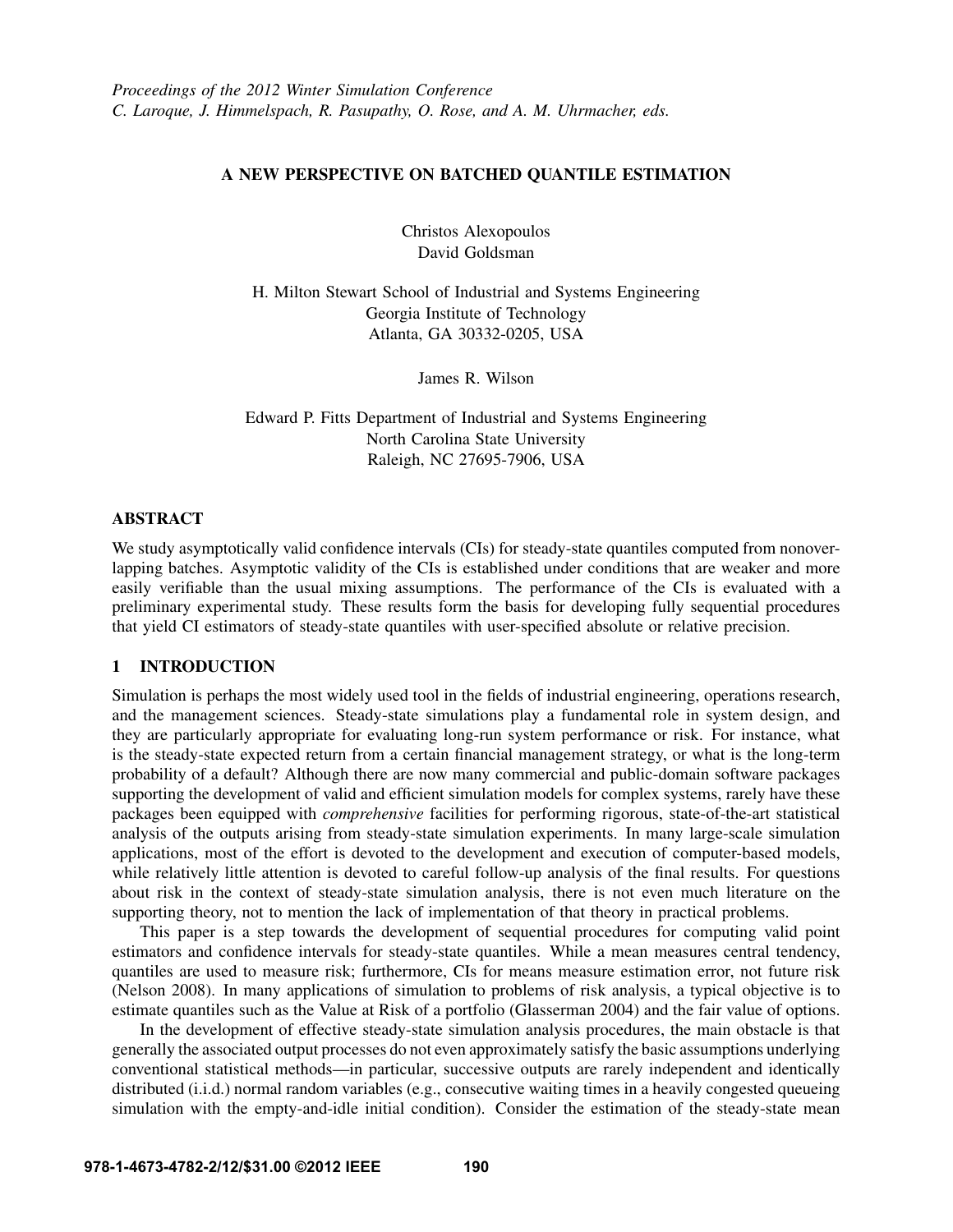$\mu \equiv \lim_{n \to \infty} E(X_n)$  of a process  $\{X_i : i \geq 1\}$  representing successive responses within a single simulation run. If the simulation is in steady-state operation, then the sample mean  $\overline{X}_n \equiv n^{-1} \sum_{i=1}^n X_i$  based on the observations  $\{X_1,\ldots,X_n\}$  is an unbiased estimator of  $\mu$ . To estimate the precision of  $\overline{X}_n$  as a point estimator of  $\mu$ , we seek an estimator  $\widehat{\text{Var}}(\overline{X}_n)$  of  $\text{Var}(\overline{X}_n)$ ; and ultimately we build a CI for  $\mu$  that is typically of the form  $\overline{X}_n \pm q \left[ \widehat{\text{Var}}(\overline{X}_n) \right]^{1/2}$ , where *q* is an appropriate critical value. The CI's half-length represents the precision ("margin for error") of its midpoint  $\overline{X}_n$ , while the coverage probability represents the likelihood of achieving that precision in repeated applications.

If the  $\overline{X}_i$  are i.i.d., then the sample variance  $S_n^2 \equiv \sum_{i=1}^n (X_i - \overline{X}_n)^2 / (n-1)$  is an unbiased estimator of Var( $X_i$ ) so that Var( $\overline{X}_n$ ) can be estimated by  $S_n^2/n$ . Otherwise,  $\overline{X}_n$  and  $S_n^2/n$  can be biased estimators of  $\mu$ and Var $(\overline{X}_n)$ , respectively. In many practical applications,  $E(S_n^2/n) \ll Var(\overline{X}_n)$  (Law 2007); and then CIs for  $\mu$  based on  $\overline{X}_n$  and  $S_n^2$  have such significant undercoverage as to make those CIs grossly misleading.

The estimation of  $Var(\overline{X}_n)$  or, almost equivalently, the asymptotic variance parameter  $\sigma^2 \equiv$  $\lim_{n\to\infty} n\text{Var}(\overline{X}_n)$ , has been the goal of many techniques, including nonoverlapping batch means (NBM) (Fishman 2001), overlapping batch means (OBM) (Meketon and Schmeiser 1984), and standardized time series (STS) (Schruben 1983). Some of these techniques, especially STS, can be used to obtain variance estimators that possess low bias and variance, and hence low mean squared error (MSE) (Alexopoulos et al. 2007a, 2007b). The literature contains several effective sequential procedures based on NBM that deliver CIs for  $\mu$  with user-specified absolute or relative accuracy (Fishman and Yarberry 1997; Lada, Steiger, and Wilson 2008; Steiger et al. 2005; Tafazzoli et al. 2011a, 2011b, 2011c).

Compared with estimation of the steady-state mean, the development and implementation of automated sequential procedures for estimating steady-state quantiles is much more difficult. Given  $p \in (0,1)$  and the marginal cumulative distribution function (c.d.f.) of the target process,  $F(x) \equiv Pr\{X_1 \le x\}$ ,  $x \in \mathbb{R}$ , we define the *p* quantile as  $x_p \equiv F^{-1}(p) \equiv \inf\{x : F(x) \ge p\}$ . When the data are identically distributed, the point estimation of  $x_p$  is straightforward: sort the observations in order  $X_{(1)} \leq \cdots \leq X_{(n)}$  to yield the estimator  $\hat{x}_p = X_{(\lceil np \rceil)}$ , where  $\lceil \cdot \rceil$  denotes the ceiling function. If the  $X_i$  are also independent and  $F(\cdot)$  is differentiable at *x<sub>p</sub>* with derivative  $F'(x_p) > 0$ , then valid large-sample CIs for  $x_p$  can also be easily computed. The variate  $\overline{n}(\widehat{x}_p - x_p)$  is asymptotically normal with mean zero and variance  $p(1 - p)/[F'(x_p)]^2$  (Hogg, McKean, and Craig 2005); thus an asymptotically valid CI for  $x_p$  has the form  $\hat{x}_p \pm q [\hat{Var}(\hat{x}_p)]^{1/2}$ , where  $\hat{Var}(\hat{x}_p)$  is an estimator of  $\text{Var}(\hat{x}_p)$  and *q* is the associated critical value.

If the  $X_i$  are dependent and possibly contaminated by an initial transient, then the quantile  $x_p$  can be estimated using the data observed on a single run using any of the methods described in Bekki et al. (2010), Chen and Kelton (2006, 2008), Iglehart (1976), Jain and Chlamtac (1985), Jin, Fu, and Xiong (2003), Raatikainen (1987, 1990), and Seila (1982a, 1982b). The relatively sparse simulation literature on this problem reflects the following difficulties: (a) lack of an adequate theoretical basis for some of the existing methods; (b) lack of effective guidelines for using the methods in practice; (c) poor performance of the estimators in industrial-strength applications; and (d) excessive computational or storage requirements.

In Section 3, we focus on the method of nonoverlapping batch quantiles (NBQ), wherein we form batches and use within-batch sample quantiles as the basic observations. Wood and Schmeiser (1995) study quantile estimation based on overlapping batches. For extreme quantiles, one can apply the maximum transformation method (Heidelberger and Lewis 1984) to independently simulated groups of observations by averaging the within-group quantile estimators across groups to yield point and CI estimators of *xp*.

The remainder of this article proceeds as follows. Section 2 lays the theoretical foundations of the NBQ methodology based on assumptions that are more applicable and easier to verify that the mixing conditions often imposed in the literature. The preliminary comparisons of the NBQ method with existing methods presented in Section 3 illustrate the potential of the sequential methods under study. Section 4 contains concluding remarks and outlines the next steps in our endeavor. The slides for the oral presentation of this article are available online via www.ise.ncsu.edu/jwilson/files/wsc12nbq.pdf [accessed July 15, 2012].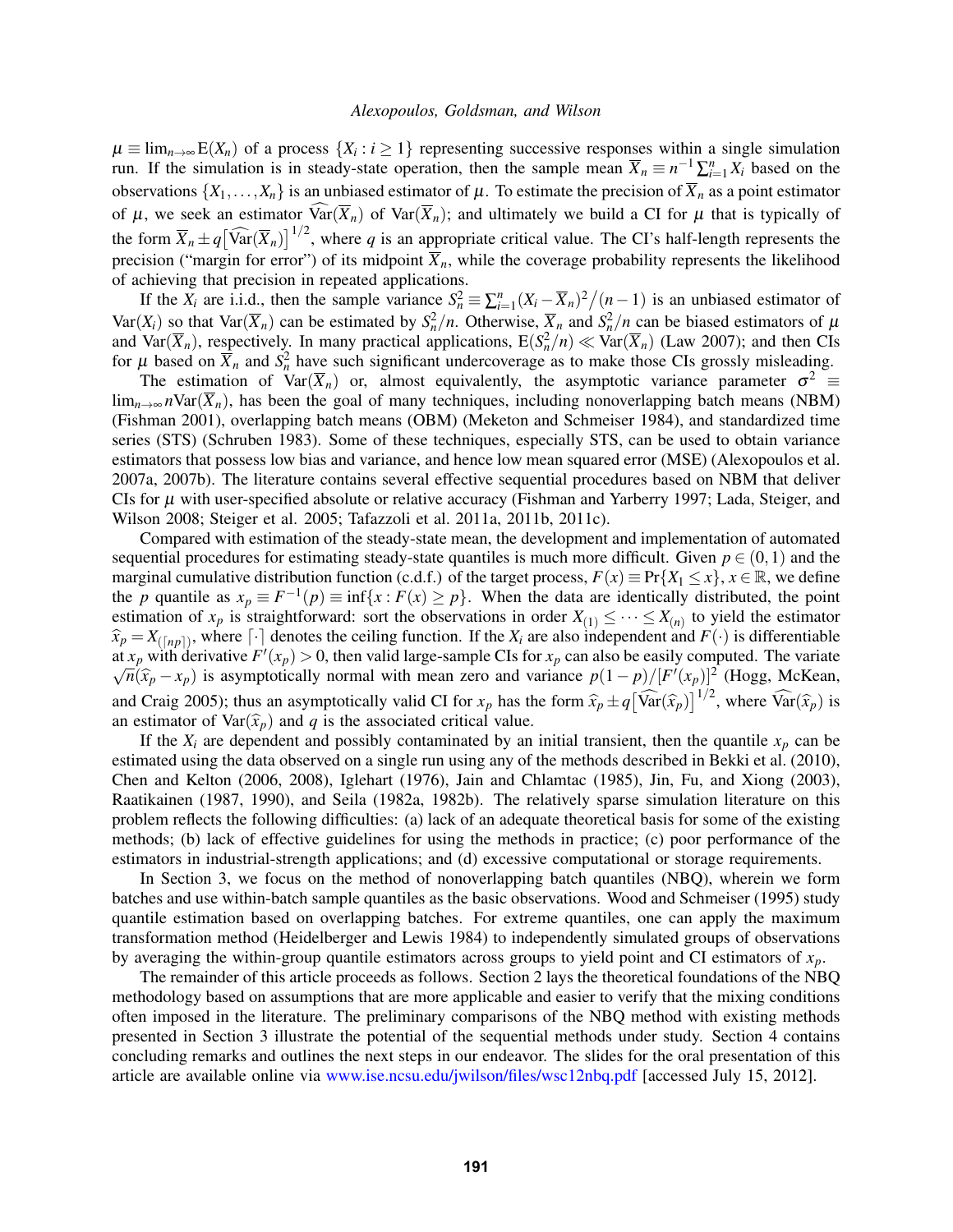# 2 QUANTILE ESTIMATORS BASED ON THE METHOD OF NONOVERLAPPING BATCH QUANTILES (NBQ)

To lay a sufficiently broad foundation for building point and CI estimators of the steady-state  $p$  quantile  $x_p$ , we assume the stationary simulation output process  $\{X_i : i = 0, 1, \ldots\}$  can be expressed as a (measurable, possibly nonlinear) function of a sequence of "shocks"  $\{\varepsilon_i : i \in \mathbb{Z}\}\$  that are i.i.d. random variables,

$$
X_i = G(\ldots, \varepsilon_{i-2}, \varepsilon_{i-1}, \varepsilon_i) \quad \text{for } i = 0, 1, \ldots,
$$
\n
$$
(1)
$$

so the  $\{\varepsilon_i\}$  may be regarded as the stream of random numbers driving the simulation, and the function  $G(\cdot)$  represents the operations performed by the simulation model on its probabilistic inputs up to time *i* so as to generate the corresponding output response  $X_i$ . We assume that in a nonempty open interval  $\mathscr{D}(x_p)$ containing the desired quantile  $x_p$ , the random variable  $X_i$  has a probability density function (p.d.f.)  $f(x)$ with derivative  $f'(x)$  such that

$$
f(x_p) > 0 \quad \text{and} \quad \sup\left\{ f(x) + |f'(x)| : x \in \mathcal{D}(x_p) \right\} < \infty. \tag{2}
$$

We also assume that  $\{X_i : i = 0, 1, \ldots\}$  satisfies the *geometric-moment contraction* (GMC) condition—i.e., there exist constants  $\alpha > 0$ ,  $C > 0$ , and  $r \in (0, 1)$  such that for the independent input processes  $\{\varepsilon_j : j \in \mathbb{Z}\}\$ and  $\{\varepsilon_j^* : j \in \mathbb{Z}\}$  each consisting of i.i.d. variates, we have

$$
\mathbf{E}\big[\big|G(\ldots,\varepsilon_{-2},\varepsilon_{-1},\varepsilon_0,\varepsilon_1,\varepsilon_2,\ldots,\varepsilon_i)-G(\ldots,\varepsilon_{-2}^*,\varepsilon_{-1}^*,\varepsilon_0^*,\varepsilon_1,\varepsilon_2,\ldots,\varepsilon_i)\big|^{\alpha}\big]\leq Cr^i\quad\text{for }i\geq 0.\tag{3}
$$

The GMC condition (3) requires that if two paired replications of the simulation model associated with the function  $G(\cdot)$  are initialized independently but then use common random numbers after the simulation starting time, then the difference  $X_i - X_i^*$  between the matching output responses generated by the two simulations at time *i* will converge to zero in the mean of order  $\alpha$  as the time index  $i \rightarrow \infty$ . If the GMC condition (3) holds, then the difference  $X_i - X_i^*$  also converges in probability to zero as  $i \to \infty$  (Bickel and Doksum 2007).

As noted by Wu (2005), condition (3) is easier to check than the strong mixing condition (Bradley 2005). The setup (1)–(3) applies to the usual finite-order moving-average and autoregressive processes; and the latter class of processes forms the basis for the autoregressive method of steady-state simulation analysis (Law 2007). Moreover, conditions  $(1)$ – $(3)$  are satisfied by a rich diversity of widely used linear and nonlinear processes, including conditional heteroscedastic (ARCH) processes (Engle 1982), random coefficient autoregressive (RCA) processes (Tsay 1987), and threshold autoregressive (TAR) processes (Tong 1990), as well as a broad class of Markov chains (Wu and Woodroofe 2000).

Let  $\{X_1, \ldots, X_n\}$  denote a data set from which we wish to build point and CI estimators of  $x_p$  using the NBQ method with *b* nonoverlapping batches each of size *m*. With the definition

$$
I_i(x) \equiv \begin{cases} 1, & \text{if } X_i \leq x \\ 0, & \text{otherwise} \end{cases} \text{ for } x \in \mathbb{R} \text{ and } i = 1, 2, \dots,
$$

we see that  $\{I_i(x_p) : i = 1, 2, \ldots\}$  is a stationary process with  $E[I_i(x_p)] = p$  and  $Var[I_i(x_p)] = p(1-p)$ . The GMC condition (3) and Theorem 4 of Wu and Shao (2004) imply that the process  $\{I_i(x_p)\}$  satisfies the central limit theorem (CLT) √

$$
\sqrt{n}\left[\overline{I}(x_p,n)-p\right]/\sigma_{I(x_p)} \implies N(0,1),\tag{4}
$$

where:

$$
\bar{I}(x_p, n) \equiv n^{-1} \sum_{i=1}^n I_i(x_p)
$$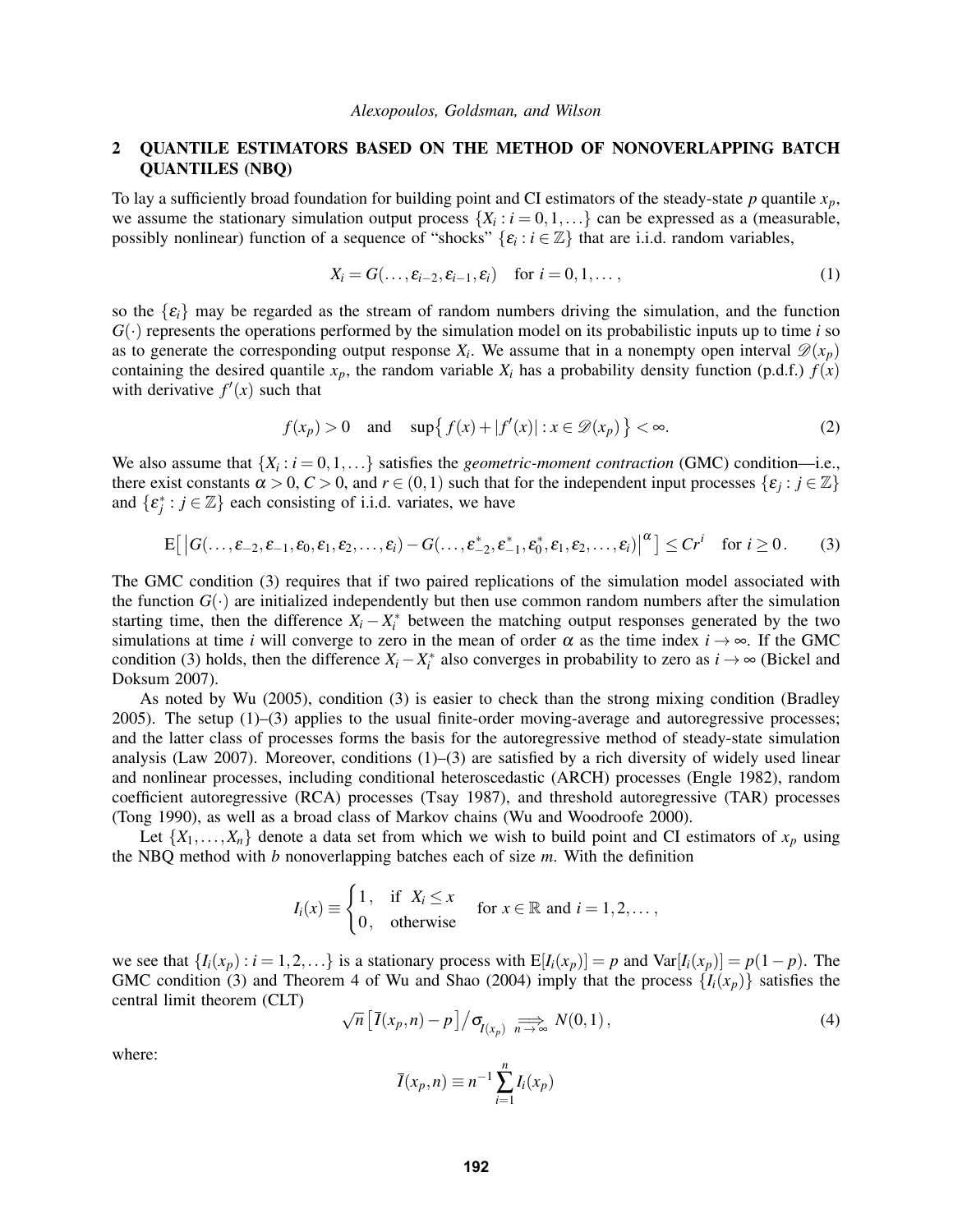is the sample mean of the data set  $\{I_i(x_p) : i = 1, \ldots, n\}$ ;

$$
\sigma_{I(x_p)}^2 = \lim_{n \to \infty} n \text{Var}\big[\overline{I}(x_p, n)\big] = p(1-p) \sum_{\ell = -\infty}^{\infty} \rho_{I(x_p)}(\ell) < \infty \tag{5}
$$

is the variance parameter for the process  $\{I_i(x_p)\};\ \rho_{I(x_p)}(\ell) \equiv \text{Corr}\left[I_i(x_p), I_{i+\ell}(x_p)\right]$  denotes the lag- $\ell$ correlation for  $\ell \in \mathbb{Z}$ ; and  $\Rightarrow_{n \to \infty}$  denotes weak convergence as  $n \to \infty$ .

Next we consider relevant statistics computed from *b* nonoverlapping batches of the original sequence of observations  $\{X_i\}$ , where the *m* is the size of each batch; and we let  $m \to \infty$  while keeping *b* fixed. From the *j*th batch of observations  $\{X_{(j-1)m+1},...,X_{jm}\}$  (where  $j = 1,...,b$ ), we define the associated batch means,

$$
\bar{I}_j(x_p, m) \equiv m^{-1} \sum_{i=1}^m I_{(j-1)m+i}(x_p)
$$
 for  $j = 1, ..., b$ .

Moreover we sort the *j*th batch of observations  $\{X_{(j-1)m+1}, \ldots, X_{jm}\}$  in ascending order to yield the order statistics

$$
X_{j,(1)} \leq X_{j,(2)} \leq \cdots \leq X_{j,(m)};
$$

and the associated quantile estimator based on the *j*th batch of size *m* is

$$
\widehat{x}_p(j,m)=X_{j,(\lceil mp \rceil)}.
$$

From Theorem 4 of Wu (2005), we see that with probability 1 (w.p.1),  $\lim_{m\to\infty} \hat{x}_p(j,m) = x_p$  and lim<sub>*m*→∞</sub> $\overline{I}_i(x_p, m) = p$  for  $j = 1, ..., b$  so that we also have the usual batch means–type results:

$$
\lim_{m \to \infty} b^{-1} \sum_{j=1}^b \widehat{x}_p(j,m) = x_p \quad \text{and} \quad \lim_{m \to \infty} b^{-1} \sum_{j=1}^b \overline{I}_j(x_p,m) = p \quad \text{w.p.1.}
$$

Since the far right-hand side of (5) is absolutely convergent, we see that  $\lim_{|\ell|\to\infty} \rho_{I(x_p)}(\ell) = 0$ ; and if we take

$$
\rho_{\overline{I}(x_p,m)}(\ell) \equiv \text{Corr}\big[\overline{I}_j(x_p,m),\overline{I}_{j+\ell}(x_p,m)\big] \quad \text{for all } \ell \in \mathbb{Z},
$$

then we see that  $\lim_{m\to\infty} \rho_{\bar{I}(x_p,m)}(\ell) = \lim_{m\to\infty} m^{-1} \sum_{j=-m+1}^{m-1} (1-|j|/m) \rho_{I(x_p)}(\ell m+j) = 0$  for  $\ell \in \mathbb{Z}$ . Exploiting (4) and the continuous mapping theorem (Theorem 2.7 of Billingsley 1999) along the lines of the proof of Theorem 1 in Steiger and Wilson (2001), we see that the  $b \times 1$  vector of batch means  $\left[\overline{I}_1(x_p,m),\ldots,\overline{I}_b(x_p,m)\right]^T$  satisfies the multivariate CLT

$$
\sqrt{m}\left[\overline{I}_1(x_p,m)-p,\ldots,\overline{I}_b(x_p,m)-p\right]^{\rm T}\underset{m\to\infty}{\Longrightarrow}N_b\left[\mathbf{0}_b,\sigma_{I(x_p)}^2\mathbf{I}_b\right],
$$

where  $\mathbf{0}_b$  is the  $b \times 1$  vector of zeros and  $\mathbf{I}_b$  is the  $b \times b$  identity matrix.

From Theorem 4 of Wu (2005), we see that

$$
\sqrt{m} \left[ \widehat{x}_p(1,m) - x_p, \ldots, \widehat{x}_p(b,m) - x_p \right]^{\mathrm{T}} = - \left[ \sqrt{m} / f(x_p) \right] \left[ \overline{I}_1(x_p, m) - p, \ldots, \overline{I}_b(x_p, m) - p \right]^{\mathrm{T}} + \left[ R_1(m), \ldots, R_b(m) \right]^{\mathrm{T}},
$$

where

$$
R_j(m) = \left[\sqrt{m}/f(x_p)\right] \cdot O\left[m^{-3/4}(\log m)^{3/2}\right] = O\left[m^{-1/4}(\log m)^{3/2}\right] \xrightarrow[m \to \infty]{} 0 \text{ for } j = 1, \ldots, b \text{ w.p.1.}
$$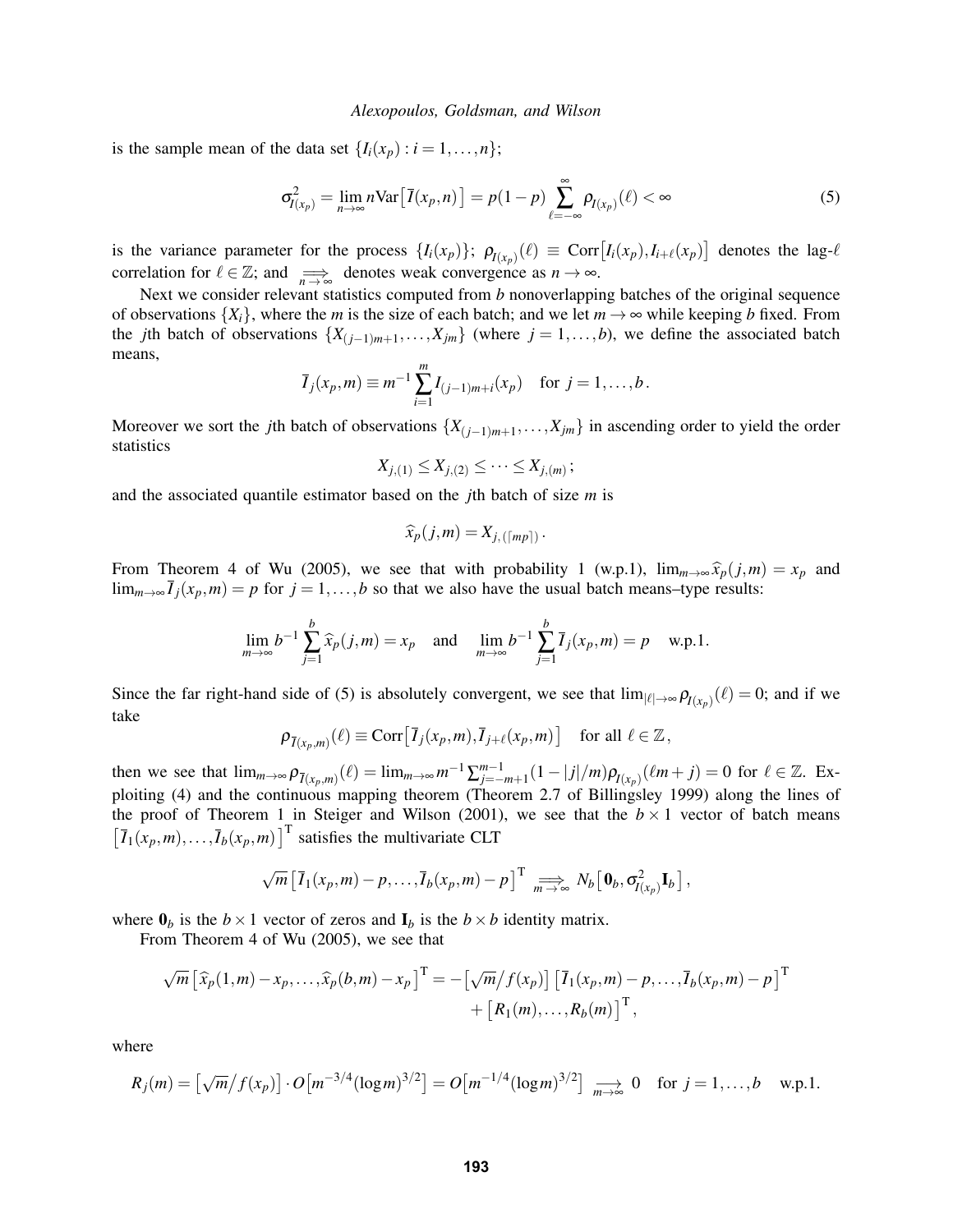Combining the multivariate CLT for  $\left[\overline{I}_1(x_p,m),\ldots,\overline{I}_b(x_p,m)\right]^T$  with the last two displays and applying Slutsky's Theorem (Bickel and Doksum 2007), we obtain a multivariate CLT for batch quantiles under the GMC condition (3):

$$
\sqrt{m}\left[\widehat{x}_p(1,m)-x_p,\ldots,\widehat{x}_p(b,m)-x_p\right]^\mathrm{T} \underset{m\to\infty}{\Longrightarrow} N_b\left\{\mathbf{0}_b,\left[\sigma_{I(x_p)}^2/f^2(x_p)\right]\mathbf{I}_b\right\}.
$$
 (6)

Muñoz (2010) obtained a comparable result for Markov chains that obey a certain functional CLT.

It follows from (6) that in terms of the sample mean and variance of the nonoverlapping batch quantiles,

$$
\widetilde{x}_p(b,m) \equiv b^{-1} \sum_{j=1}^b \widehat{x}_p(j,m) \quad \text{and} \quad S_{\widehat{x}_p}(b,m) \equiv (b-1)^{-1} \sum_{j=1}^b \left[ \widehat{x}_p(j,m) - \widetilde{x}_p(b,m) \right]^2,
$$

as  $m \to \infty$  an asymptotically valid 100(1 –  $\alpha$ )% NBQ CI for  $x_p$  has the form

$$
\widetilde{x}_p(b,m) \pm t_{\alpha/2,b-1} S_{\widehat{x}_p}(b,m) / \sqrt{b},\tag{7}
$$

where  $t_{\beta,v}$  is the 1 -  $\beta$  quantile of Student's *t* distribution with v degrees of freedom.

Paralleling the situation with the classical  $100(1-\alpha)\%$  NBM CI for  $\mu$ , the NBQ CI for  $x_p$  may require adjustments to handle the following anomalies that are due to the finite batch size *m* used in practice: (a) slowly declining bias in the  $\{\hat{x}_p(j,m)\}$  of the form  $O[m^{-3/4}(\log m)^{3/2}]$ ; (b) residual nonnormality (specifically nonzero skewness) of the  $\{\hat{x}^i, j, m\}$ ; and (c) residual correlation between the  $\{\hat{x}^i, j, m\}$ . The (specifically, nonzero skewness) of the  $\{\hat{x}_p(j,m)\}\$ ; and (c) residual correlation between the  $\{\hat{x}_p(j,m)\}\$ . The skewness and correlation adjustments developed for recent NBM methods (Lada et al. 2008; Tafazzoli et al. 2011a, 2011b, 2011c) may be adapted to resolve issues (b) and (c), but (a) may require the formulation of an appropriate resampling method for dependent data (Lahiri 2003; Shao and Tu 1995)—e.g., a computationally efficient version of the jackknife-after-bootstrap method.

## 3 COMPARISONS WITH EXISTING METHODS

The fixed-sample-size methods of Iglehart (1976), Moore (1980), and Seila (1982a, 1982b) assume that the underlying process  $\{X_i\}$  is regenerative, and those methods are based on independent sample quantiles obtained within regenerative cycles. In particular, Seila's method uses batches of regenerative cycles and jackknifing within each batch to reduce the bias of the average quantile estimator. The indirect method of Bekki et al. (2010) estimates the Cornish–Fisher expansion (Cornish and Fisher 1937) for an individual response  $X_i$  based on a standard normal random variable using the first four sample moments of the observations  $\{X_i : i = 1, ..., n\}$ . Hence this method can estimate several quantiles simultaneously without data sorting. However, sample moments computed from highly correlated data can exhibit slow convergence to the true moments of the response; this phenomenon is evident from sample sizes of the same order of magnitude as in Table 1 below.

The first sequential method for estimating the steady-state quantile  $x_p$  was proposed by Raatikainen (1990). Within each nonoverlapping batch of observations, quantile estimates are computed by the extended  $P^2$  algorithm (Jain and Chlamtac 1985; Raatikainen 1987), which approximates the marginal c.d.f.  $F(\cdot)$ using a piecewise quadratic curve and then inverts the approximated c.d.f. to obtain a point estimator of  $x_p$ . The CI estimator for  $x_p$  exploits a univariate analogue of (6), spectral estimation of the variance parameter  $\sigma_{l}^2$  $I_{I(x_p)}^2$  based on the method of Heidelberger and Welch (1981), and estimation of  $f(x_p)$  using the approximation to  $F(\cdot)$ . This method has several drawbacks. (a) While the  $P^2$  method avoids sorting and has low storage requirements, no conditions on the  $\{X_i\}$  are established that are sufficient to ensure the final point estimator of  $x_p$  is consistent. (b) The CI for  $x_p$  requires estimating  $f(x_p)$ , which is problematic because the latter operation is based on a piecewise quadratic approximation to  $F(\cdot)$  in a neighborhood of  $x_p$ . (c) The  $P^2$  algorithm ignores the task of batch size selection, an archetypal problem in this area of study. (d) Our numerical experiments indicate that recent efficient sorting techniques and inexpensive storage outweigh the advantages of the  $P<sup>2</sup>$  algorithm that existed in the early 1990s.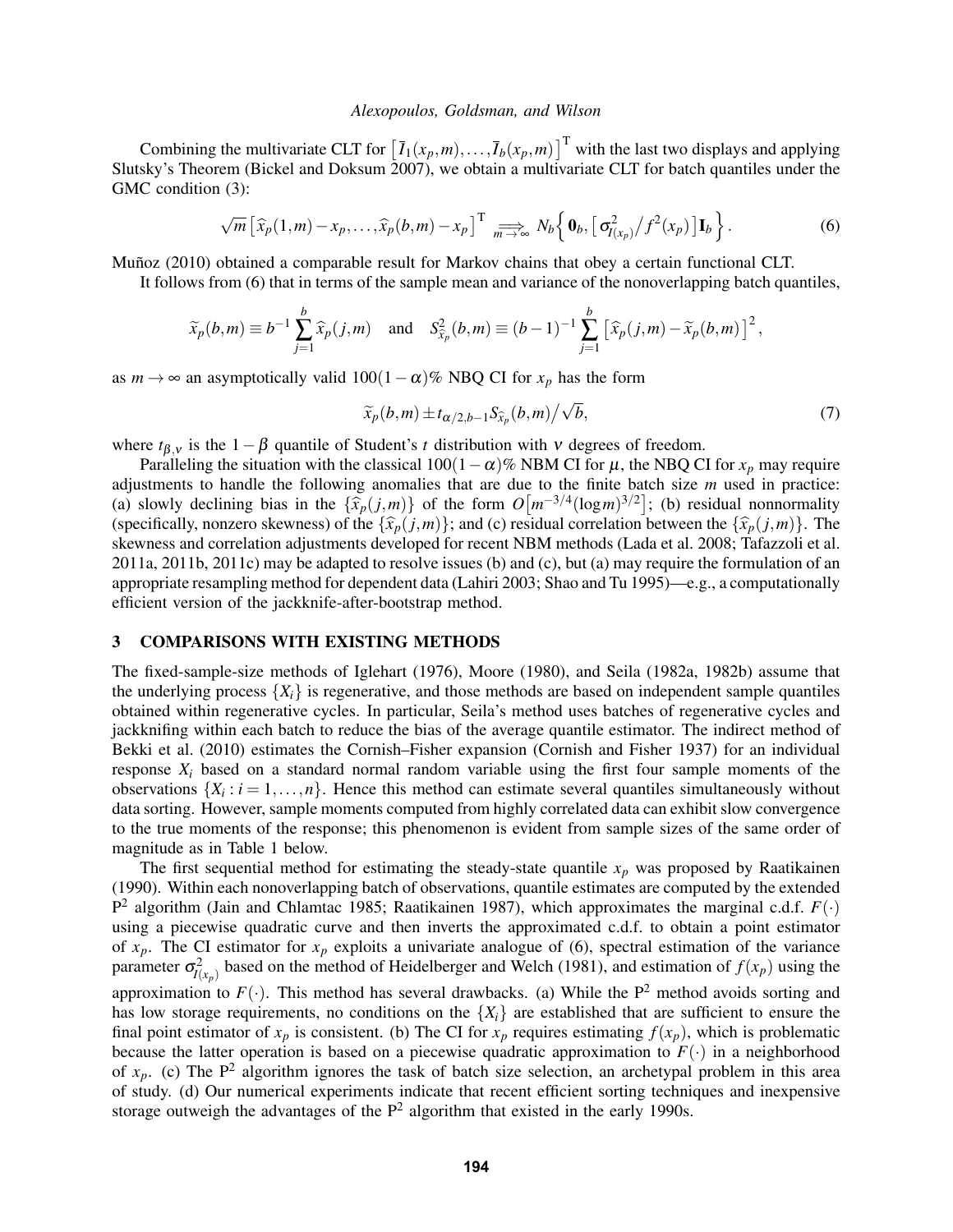The sequential algorithms of Chen and Kelton (2006) are based on a small number of replicate runs (typically set to 3). Loosely speaking, each iteration of the first run of their *zoom-in* (ZI) algorithm obtains lower and upper bounds on each quantile estimate and discards data outside the range of the computed bounds. Thus the run progressively zooms-in towards the unknown quantile. The first run terminates based on several rules, while the remaining runs use the bounds computed in the first run (though this results in correlated runs). The *quasi-independent* (QI) algorithm attempts to create approximately independent data by progressively spacing observations used to compute a quantile estimate within a replication. Although the ZI algorithm outperformed the QI algorithm in systems with a high degree of autocorrelation, the ZI algorithm's reliance on several user-defined parameters makes it difficult to convert to a fully automated procedure requiring minimal user intervention.

The following example illustrates the potential of the NBQ method. An ideal sequential procedure should progressively increase both the batch size and the number of batches in order to achieve the nominal CI coverage and precision.

**Example 1** Consider a stationary M/M/1 queueing system with interarrival rate  $\lambda = 0.8$  and service rate  $\omega = 1$ , and let  $X_i$  be the time-in-system of entity *i*. It is well known that the distribution of  $X_i$  is exponential with rate  $\omega - \lambda = 0.2$ ; hence the response  $X_i$  has mean 5 and p quantile  $x_p = -5\ln(1-p)$ ,  $0 < p < 1$ .

Table 1 contains experimental results based on 1000 independent replications of the QI algorithm in Chen and Kelton (2006) with  $\varepsilon = 0.005$  such that  $Pr{\{\hat{x}_{p-\varepsilon} \leq x_p \leq \hat{x}_{p+\varepsilon}\}} \geq 0.95$ , where the  $p \pm \varepsilon$  quantile estimates are based on quasi-independent data. Each replication involves 3 independent runs; and the number of quasi-independent observations (38,416) required by each run was obtained from the formula [1.96<sup>2</sup> *p*(1−*p*)/ε<sup>2</sup>] for *p* = 0.5. The first row contains point estimates, the second row gives the average CI half-lengths, and the third row displays the estimated CI coverages. All algorithms were coded in Matlab and were executed on a Condor Unix cluster.

Table 1: Experimental results for the QI algorithm in Chen and Kelton (2006) for various quantiles of the time-in-system for an M/M/1 system with traffic intensity 0.8. The estimates are based on 1000 independent replications. The sample average number of observations required per replication was 50,879,967.

|             | 0 <sub>1</sub> | 03            | 0.5         | 0.7   | 09     | 0.95   | O 99   |  |  |
|-------------|----------------|---------------|-------------|-------|--------|--------|--------|--|--|
| Estimate    | 0.527          | 1.783         | 3.466 6.019 |       | 11.512 | 14.980 | 23.029 |  |  |
| Half-length |                | $0.015$ 0.023 | 0.045       | 0.069 | 0.137  | 0.199  | 0.456  |  |  |
| Coverage    | 0.955          | 0.943         | 0.942       | 0.963 | 0.963  | 0.946  | 0.941  |  |  |

To establish a basis for applying the NBQ method to sojourn times in the steady-state M/M/1 queue, we attempted to verify the GMC condition (3) analytically. Let  $X_i \equiv G(\ldots, \varepsilon_{-2}, \varepsilon_{-1}, \varepsilon_0, \varepsilon_1, \varepsilon_2, \ldots, \varepsilon_i)$  and  $X_i^* \equiv G(\ldots, \varepsilon_{-2}^*, \varepsilon_{-1}^*, \varepsilon_0^*, \varepsilon_1, \varepsilon_2, \ldots, \varepsilon_i)$  for  $i = 1, 2, \ldots$ . Although we have been able to establish that there is a random cutoff time  $\tilde{T}$  such that  $|X_i - X_i^*| = 0$  for  $i > T$  and  $Pr\{0 < T < \infty\} = 1$  and although this appears to be a *stronger* result than the GMC condition (3), unfortunately we have been unable to verify the latter condition rigorously for the process  $\{X_i\}$ . Instead we attempted to provide some convincing empirical evidence that the GMC condition is satisfied for the simulation-generated process at hand. Visual evidence supporting the GMC condition is given in Figure 1.

We do not claim that Figure 1 constitutes definitive evidence of the validity of the GMC condition; but we believe that it provides good evidence of the phenomenon mentioned in the previous paragraph—namely, that beyond a certain time random time *T* that in this case is concentrated in the vicinity of the customer index  $i \approx 375$ , the difference  $E\left[\left|X_i - X_i^*\right|^{\alpha}\right]$  drops suddenly to zero; and prior to time *T*, the decline in the log-transformed response  $\ln \left\{ E \left[ |X_i - X_i^*|^\alpha \right] \right\}$  appears to be a nearly linear function of the customer index *i*. For the linear regression performed on the latter time series based on 4,000 independent replications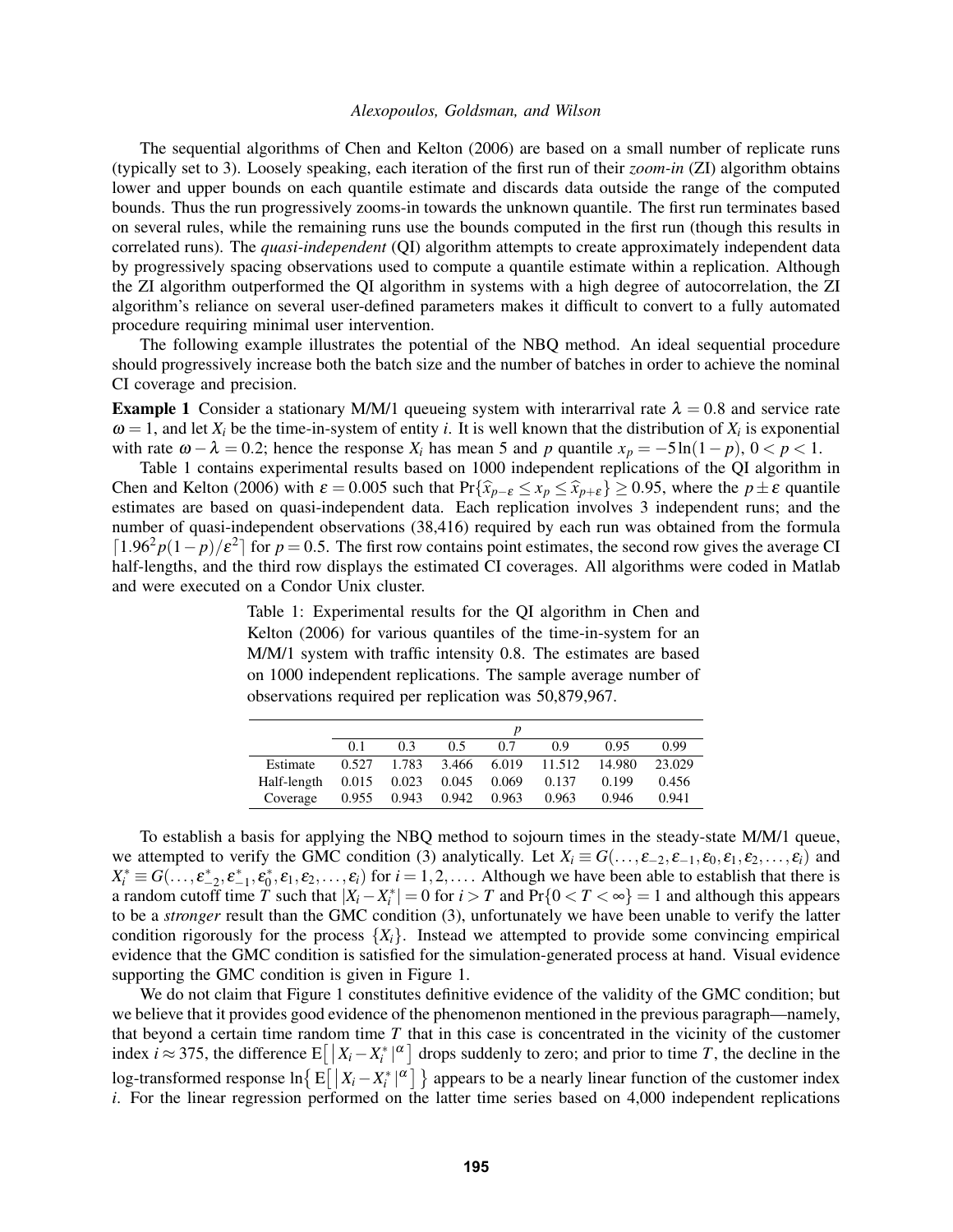

Figure 1: Empirical verification of GMC condition (3) with  $\alpha = 1.5$  for sojourn times in an M/M/1 queue with server utilization 0.8. Upper panel is a plot of 99% CIs for  $E[|X_i - X_i^*|]$  $\alpha$  vs. customer index *i*, where  $i = 0, 1, \ldots, 800$ . Lower panel is a plot of  $\ln \left\{ E \left[ \left| X_i - X_i^* \right| \right] \right\}$  $\alpha$  | | vs. *i* for  $i = 0, 1, ..., 375$ .

of the stationary sojourn-time processes  $\{X_i\}$  and  $\{X_i^*\}$ , we obtained a sample squared coefficient of correlation  $R^2 = 0.979$  with the corresponding least squares estimates  $\ln(C) \approx 2.3340$  (so that  $\hat{C} = 10.32$ ) and  $ln(r) \approx -0.0233$  (so that  $\hat{r} = 0.977$ ). On the basis of this graphical and statistical evidence, we believe that it is appropriate to apply the NBQ method to sojourn times in the M/M/1 queue. It is also noteworthy that in a complex, large-scale simulation model, performing a meaningful empirical verification of the GMC condition is substantially more straightforward than any attempt to verify conditions such as phi-mixing, strong mixing, or the assumption of a functional central limit theorem for the simulation-generated process at hand.

Table 2 displays experimental results based on 10,000 independent replications for the NBQ method with a fixed number of batches  $b = 32$  and progressively increasing batch sizes *m*. For each value of *m*, the first row displays the averages of the point estimates for  $x_p$  and the CI half-lengths based on (7), while the second row displays the point estimates  $mS_{\hat{x}_p}^2(b,m)$  of the variance parameter  $\sigma_{x_p}^2 \equiv \sigma_{\hat{x}_p}^2$  $J_{I(x_p)}^{2}/f^2(x_p)$  in (6) and the estimated coverages of the CIs (in parentheses). When we use batch sizes that are sufficiently large to yield valid CIs for the steady-state mean  $\mu$  (namely,  $m = 4,096$  or 8,192 as discussed in Alexopoulos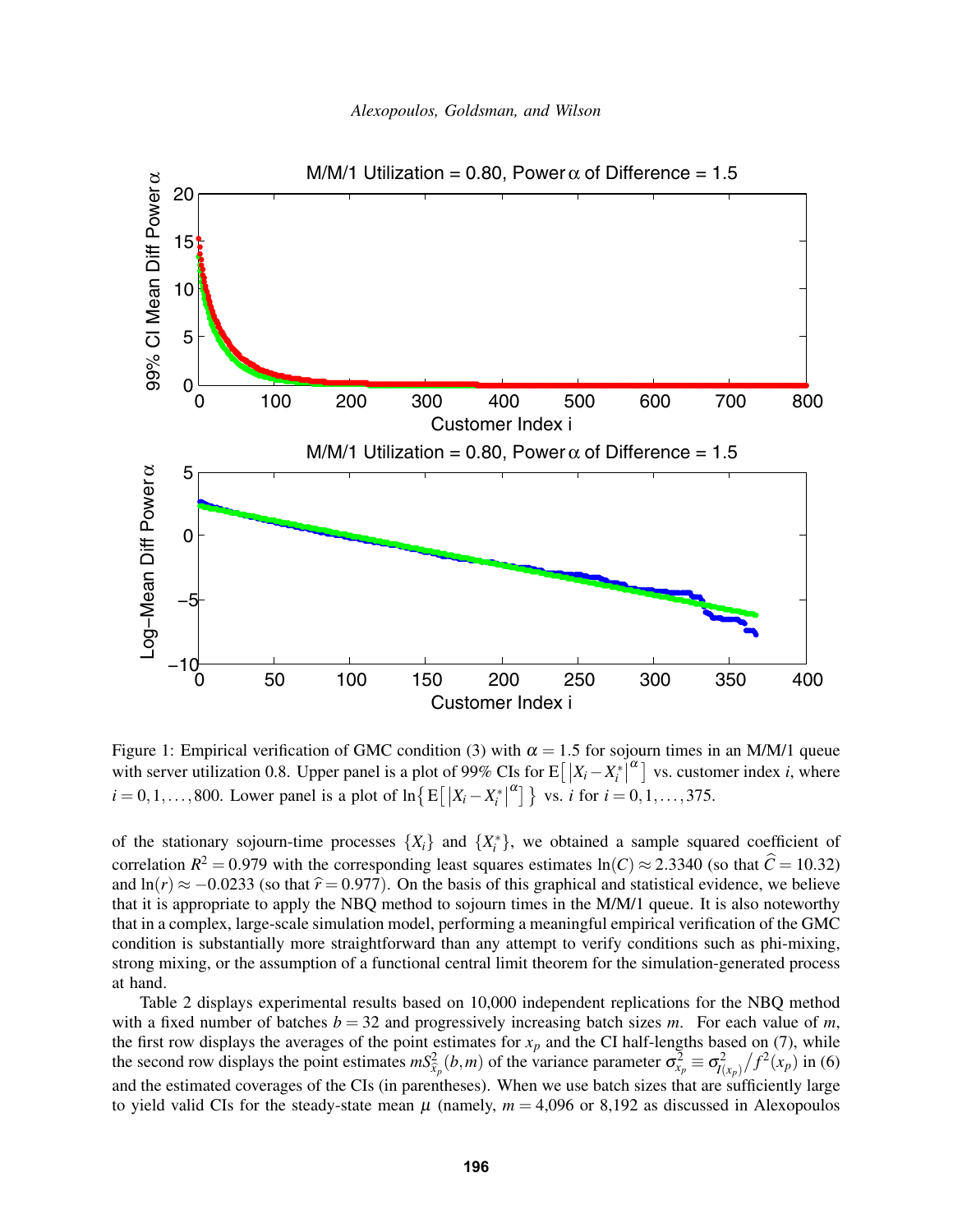and Seila 1998), the quantile-estimation problems outlined at the end of §2 are clearly revealed by the relatively low coverages of the CI estimators of the selected steady-state quantiles and the relatively large biases of the associated variance estimators. The boxed entries indicate that for a batch size of  $m = 16,384$ , the variance estimators appear to converge to their (unknown) limits, and the 95% CIs seem to attain the nominal coverage.

An effective sequential procedure based on the NBQ method should be able to detect that with the batch size  $m = 16,384$ , the batched quantiles for each p under consideration have become approximately i.i.d. Consider the extreme case of  $p = 0.99$ . Since the sample variance of the batched quantiles is roughly  $211,338/16,384 = 12.9$ , an estimate of the number of batches of size 16,384 required to yield a 95% CI that is as tight as the CI produced by the QI algorithm is  $\left[1.96^2 \times 12.9/0.456^2\right] = 239$ ; this corresponds to an approximate sample size of  $16,384 \times 239 = 3,195,776$ , which is almost 13 times smaller than the average sample size required by the QI algorithm. Indeed, an experiment with 256 batches of size 16,384 yielded 95% NBQ CIs with estimated coverage of 0.945 and average half-length 0.4436. The NBQ method becomes even more effective for smaller quantiles. For instance, the computation of an estimate for the median ( $p = 0.5$ ) with the same absolute precision as the QI-based estimate in Table 1 would require about 76 batches of size 16,834; this corresponds to an approximate sample size of 1,245,184.

Table 2: Experimental evaluation of the NBQ method for various quantiles of the time-in-system for a stationary M/M/1 system with traffic intensity 0.8. The estimates are based on 10,000 independent replications with  $b = 32$  batches and increasing batch sizes. For each batch size *m*, the CI on the first line has the form  $\hat{x}_p \pm H$ , while the second line has the form  $\hat{\text{Var}}[\hat{x}_p]$  (estimated CI coverage).

| $\boldsymbol{m}$ | 0.1               | 0.3               | 0.5               | 0.7               | 0.9                | 0.95               | 0.99               |
|------------------|-------------------|-------------------|-------------------|-------------------|--------------------|--------------------|--------------------|
| 512              | $0.585 \pm 0.100$ | $1.960 \pm 0.302$ | $3.780 \pm 0.578$ | $6.462 \pm 0.989$ | $11.474 \pm 1.652$ | $13.861 \pm 1.881$ | $17.272 \pm 2.083$ |
|                  | 39.4 (0.813)      | 359 (0.844)       | 1317 (0.873)      | 3852 (0.915)      | 10752 (0.917)      | 13937 (0.691)      | 17097 (0.010)      |
| 1024             | $0.552 \pm 0.050$ | $1.862 \pm 0.167$ | $3.614 \pm 0.344$ | $6.266 \pm 0.662$ | $11.714 \pm 1.404$ | $14.637 \pm 1.745$ | $19.187 \pm 2.101$ |
|                  | 19.9(0.875)       | 220 (0.890)       | 930 (0.906)       | 3448 (0.924)      | 15525 (0.941)      | 23986 (0.877)      | 34764 (0.106)      |
| 2048             | $0.539 \pm 0.032$ | $1.821 \pm 0.107$ | $3.537 \pm 0.219$ | $6.143 \pm 0.422$ | $11.716 \pm 1.049$ | $15.032 \pm 1.480$ | $20.836 \pm 2.058$ |
|                  | 16.5(0.911)       | 181 (0.917)       | 753 (0.925)       | 2802 (0.935)      | 17339 (0.949)      | 34529 (0.940)      | 66709 (0.424)      |
| 4096             | $0.533 \pm 0.022$ | $1.802 \pm 0.073$ | $3.501 \pm 0.148$ | $6.080 \pm 0.283$ | $11.627 \pm 0.712$ | $15.095 \pm 1.114$ | $22.038 \pm 1.917$ |
|                  | 15.3(0.935)       | 166(0.933)        | 690 (0.939)       | 2531 (0.944)      | 15991 (0.953)      | 39115 (0.951)      | 115816 (0.752)     |
| 8192             | $0.530 \pm 0.015$ | $1.793 \pm 0.051$ | $3.484 \pm 0.103$ | $6.051 \pm 0.197$ | $11.572 \pm 0.484$ | $15.052 \pm 0.766$ | $22.741 \pm 1.675$ |
|                  | 14.9(0.941)       | 161(0.943)        | 669 (0.944)       | 2444 (0.946)      | 14793 (0.947)      | 36999 (0.951)      | 176727 (0.897)     |
| 16384            | $0.528 \pm 0.011$ | $1.787 \pm 0.035$ | $3.474 \pm 0.072$ | $6.034 \pm 0.137$ | $11.539 \pm 0.335$ | $15.013 \pm 0.522$ | $23.001 \pm 1.295$ |
|                  | 14.5(0.943)       | 157 (0.946)       | 651 (0.945)       | 2365 (0.946)      | 14116 (0.948)      | 34375 (0.948)      | 211338 (0.930)     |
| 32768            | $0.527 \pm 0.008$ | $1.785 \pm 0.025$ | $3.470 \pm 0.051$ | $6.027 \pm 0.096$ | $11.526 \pm 0.234$ | $14.995 \pm 0.363$ | $23.046 \pm 0.923$ |
|                  | 14.3(0.943)       | 156 (0.946)       | 643 (0.943)       | 2335 (0.945)      | 13776 (0.947)      | 33166 (0.941)      | 214527 (0.950)     |
| 65536            | $0.527 \pm 0.005$ | $1.784 \pm 0.018$ | $3.468 \pm 0.036$ | $6.027 \pm 0.068$ | $11.519 \pm 0.165$ | $14.987 \pm 0.255$ | $23.038 \pm 0.634$ |
|                  | 14.3(0.951)       | 155(0.949)        | 640 (0.951)       | 2322 (0.952)      | 13681 (0.950)      | 32834 (0.951)      | 202817 (0.951)     |
| 131072           | $0.527 \pm 0.004$ | $1.784 \pm 0.012$ | $3.467 \pm 0.025$ | $6.022 \pm 0.048$ | $11.517 \pm 0.116$ | $14.984 \pm 0.180$ | $23.033 \pm 0.440$ |
|                  | 14.3(0.951)       | 155 (0.952)       | 640 (0.951)       | 2322 (0.954)      | 13653 (0.950)      | 32639 (0.951)      | 195643 (0.948)     |

#### 4 CONCLUSIONS

This paper obtained a central limit theorem for steady-state quantiles based on widely applicable conditions that are easier to verify than the typical, often-imposed mixing conditions. The preliminary experimental results in Section 3 illustrated the potential savings of a well-conceived sequential method over methods in the literature.

The development of effective sequential procedures involves various additional problems we plan to address. First, we plan to resolve the simulation start-up problem due to the simulation's initial condition. In practice, it is usually impossible to start a simulation in steady state; instead users often do the following: (a) start the simulation in some convenient initial condition that may not be typical of steady-state operation; and (b) select the warm-up period (whose statistics are discarded) so that beyond the warm-up point, the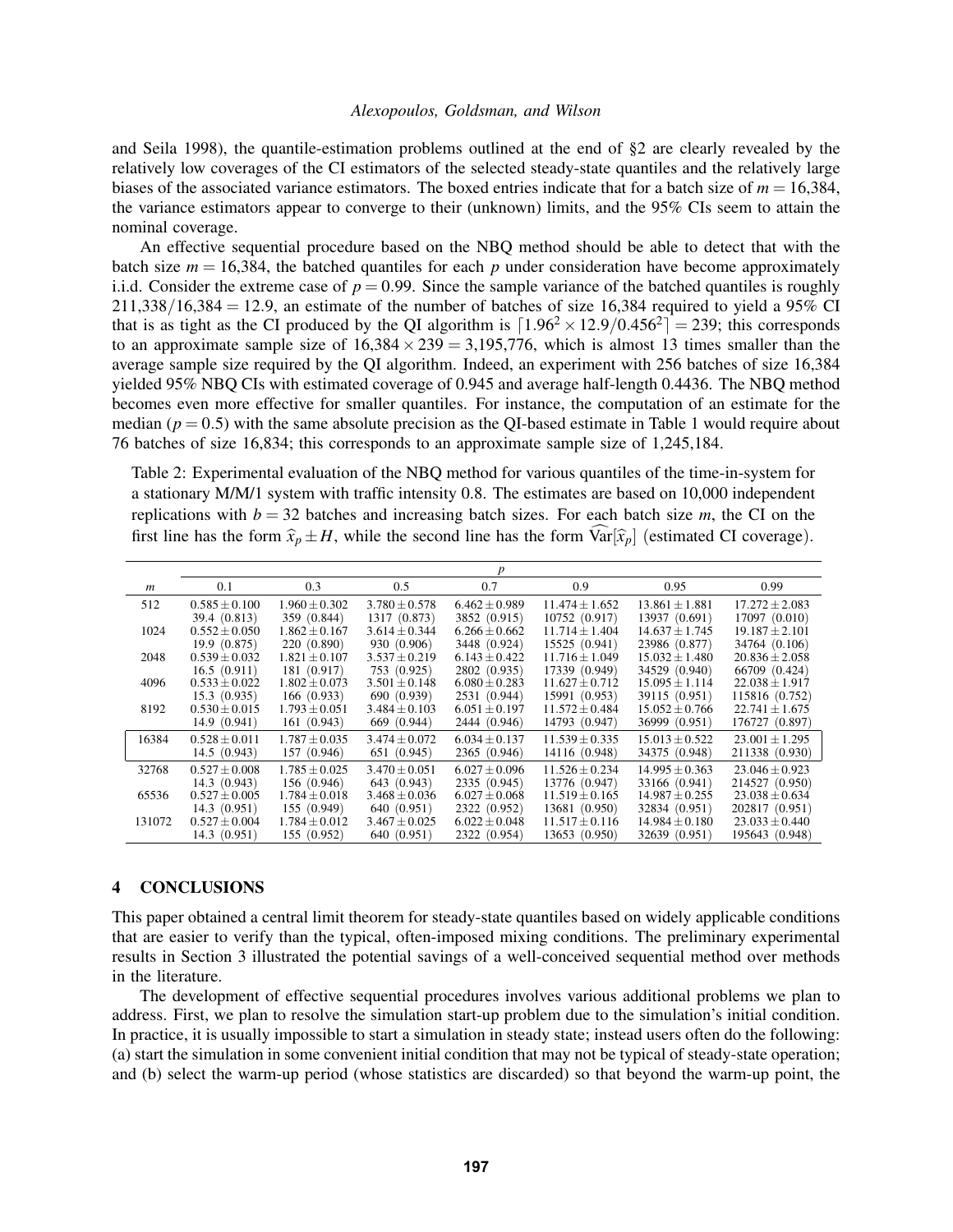selected parameters (e.g., quantiles) of the observations are sufficiently close to the respective steady-state values.

In the context of estimating the steady-state  $p$  quantile  $x_p$  via batching, one can employ an approach based on spaced batches of observations. From each spaced batch, a separate batch quantile estimator is computed. By (6), the batch quantiles are asymptotically unbiased, normal, and independent as the batch size and the spacer size increase. The randomness test of von Neumann (1941) can be successively applied to spaced batch quantiles with progressively increasing batch sizes and interbatch spacer sizes so that when the randomness test is finally passed, the resulting spaced batch quantiles are approximately independent of each other and of the simulation's initial condition. Recall that the bias of the batch quantiles depends not only on initialization effects but also on the batch size; handling this latter source of bias is discussed in Section 2.

Second, we are studying theoretical properties of the estimators  $\tilde{x}_p(b,m)$  and  $S_{\tilde{x}_p}(b,m)$  as both the batch size *m* and the batch count *b* increase. It turns out that the sample variance  $S_{\hat{\lambda}_p}^2(b, m)$  is not a consistent estimator of the asymptotic variance parameter  $\sigma_{\hat{r}}^2$  $\sigma^2_{\widehat{x}_p} \equiv \sigma^2_{I(1)}$  $\int_{I(x_p)}^{2} / f^2(x_p)$ . These properties will guide us towards the derivation of batching sequences that produce estimators of  $\sigma_{\hat{x}}^2$  $\hat{x}_p^2$  with minimum asymptotic MSE. While such results have been established for variance estimators relative to the steady-state mean (Chien, Goldsman, and Melamed 1997; Damerdji 1994, 1995), no such results are known for quantile estimation.

#### REFERENCES

- Alexopoulos, C., N. T. Argon, D. Goldsman, N. M. Steiger, G. Tokol, and J. R. Wilson. 2007a. "Efficient Computation of Overlapping Variance Estimators for Simulation". *INFORMS Journal on Computing* 19 (3): 314–327.
- Alexopoulos, C., N. T. Argon, D. Goldsman, G. Tokol, and J. R. Wilson. 2007b. "Overlapping Variance Estimators for Simulation". *Operations Research* 55 (6): 1090–1103.
- Alexopoulos, C., and A. F. Seila. 1998. "Output Data Analysis". In *Handbook of Simulation*, edited by J. Banks, 225–272. New York: John Wiley & Sons.
- Bekki, J. M., J. W. Fowler, G. T. Mackulak, and B. L. Nelson. 2010. "Indirect Cycle Time Quantile Estimation Using the Cornish–Fisher Expansion". *IIE Transactions* 42 (1): 31–44.
- Bickel, P. J., and K. A. Doksum. 2007. *Mathematical Statistics: Basic Ideas and Selected Topics*. 2nd ed. Upper Saddle River, NJ: Pearson Prentice Hall.
- Billingsley, P. 1999. *Convergence of Probability Measures*. 2nd ed. New York: John Wiley & Sons.
- Bradley, R. C. 2005. "Basic Properties of Strong Mixing Conditions. A Survey and Some Open Questions". *Probability Surveys* 2:107–144.
- Chen, E. J., and W. D. Kelton. 2006. "Quantile and Tolerance-Interval Estimation in Simulation". *European Journal of Operational Research* 168:520–540.
- Chen, E. J., and W. D. Kelton. 2008. "Estimating Steady-State Distributions via Simulation-Generated Histograms". *Computers and Operations Research* 35 (4): 1003–1016.
- Chien, C.-H., D. Goldsman, and B. Melamed. 1997. "Large-Sample Results for Batch Means". *Management Science* 43:1288–1295.
- Cornish, E. A., and R. A. Fisher. 1937. "Moments and Cumulants in the Specification of Distributions". *Revue de l'Institut International de Statistique* 5:307–320.
- Damerdji, H. 1994. "Strong Consistency of the Variance Estimator in Steady-State Simulation Output Analysis". *Mathematics of Operations Research* 19:494–512.
- Damerdji, H. 1995. "Mean-Square Consistency of the Variance Estimator in Steady-State Simulation Output Analysis". *Operations Research* 43 (2): 282–291.
- Engle, R. F. 1982. "Autoregressive Conditional Heteroscedasticity with Estimates of the Variance of United Kingdom Inflation". *Econometrica* 50 (4):987–1008.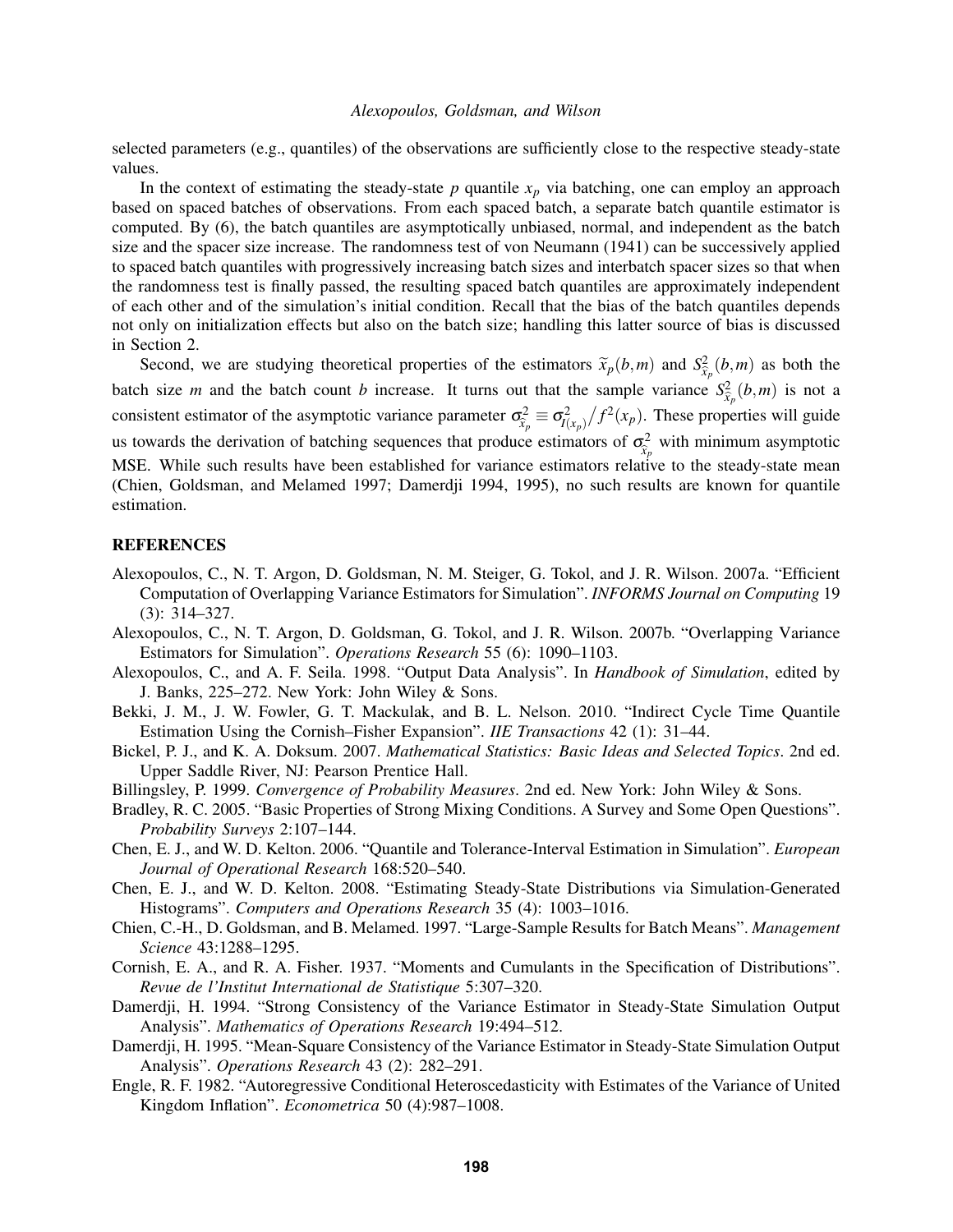- Fishman, G. S. 2001. *Discrete-Event Simulation: Modeling, Programming, and Analysis*. New York: Springer-Verlag.
- Fishman, G. S., and L. S. Yarberry. 1997. "An Implementation of the Batch Means Method". *INFORMS Journal on Computing* 9:296–310.
- Glasserman, P. 2004. *Monte Carlo Methods in Financial Engineering*. Heidelberg, Germany: Springer-Verlag.
- Heidelberger, P., and P. A. W. Lewis. 1984. "Quantile Estimation in Dependent Sequences". *Operations Research* 32:185–209.
- Heidelberger, P., and P. D. Welch. 1981. "A Spectral Method for Confidence Interval Generation and Run Length Control in Simulations". *Communications of the ACM* 24:233–245.
- Hogg, R. V., J. W. McKean, and A. T. Craig. 2005. *Introduction to Mathematical Statistics*. 6th ed. Upper Saddle River, NJ: Pearson Prentice Hall.
- Iglehart, D. L. 1976. "Simulating Stable Stochastic Systems, VI: Quantile Estimation". *Journal of the Association for Computing Machinery* 23:347–360.
- Jain, R., and I. Chlamtac. 1985. "The P<sup>2</sup> Algorithm for Dynamic Calculation of Quantiles and Histograms without Storing Observations". *Communications of the ACM* 28 (10): 1076–1085.
- Jin, X., M. C. Fu, and X. Xiong. 2003. "Probabilistic Error Bounds for Simulation Quantile Estimators". *Management Science* 49:230–246.
- Lada, E. K., N. M. Steiger, and J. R. Wilson. 2008. "SBatch: A Spaced Batch Means Procedure for Steady-State Simulation Analysis". *Journal of Simulation* 2 (3): 170–185.
- Lahiri, S. N. 2003. *Resampling Methods for Dependent Data*. New York: Springer-Verlag.
- Law, A. M. 2007. *Simulation Modeling and Analysis*. 4th ed. New York: McGraw-Hill.
- Meketon, M. S., and B. W. Schmeiser. 1984. "Overlapping Batch Means: Something for Nothing?". In *Proceedings of the 1984 Winter Simulation Conference*, edited by S. Sheppard, U. W. Pooch, and C. D. Pegden, 227–230. Piscataway, New Jersey: Institute of Electrical and Electronics Engineers, Inc.
- Moore, L. W. 1980. *Quantile Estimation Methods in Regenerative Processes*. Ph. D. thesis, Department of Statistics, University of North Carolina, Chapel Hill, NC.
- Muñoz, D. F. 2010. "On the Validity of the Batch Quantile Method for Markov Chains". *Operations Research Letters* 38 (3): 223–226.
- Nelson, B. L. 2008. "The MORE Plot: Displaying Measures of Risk & Error from Simulation Output". In *Proceedings of the 2008 Winter Simulation Conference*, edited by S. J. Mason, R. R. Hill, L. Monch, ¨ O. Rose, T. Jefferson, and J. W. Fowler, 413–416. Piscataway, New Jersey: Institute of Electrical and Electronics Engineers, Inc.
- Raatikainen, K. E. E. 1987. "Simultaneous Estimation of Several Percentiles". *Simulation* 49:159–163.
- Raatikainen, K. E. E. 1990. "Sequential Procedure for Simultaneous Estimation of Several Percentiles". *Transactions of the Society for Computer Simulation* 7 (1): 21–44.
- Schruben, L. W. 1983. "Confidence Interval Estimation Using Standardized Time Series". *Operations Research* 31:1090–1108.
- Seila, A. F. 1982a. "A Batching Approach to Quantile Estimation in Regenerative Simulations". *Management Science* 28 (5): 573–581.
- Seila, A. F. 1982b. "Estimation of Percentiles in Discrete Event Simulation". *Simulation* 6:193–200.
- Shao, J., and D. Tu. 1995. *The Jackknife and Bootstrap*. New York: Springer-Verlag.
- Steiger, N. M., E. K. Lada, J. R. Wilson, J. A. Joines, C. Alexopoulos, and D. Goldsman. 2005. "ASAP3: A Batch Means Procedure for Steady-State Simulation Analysis". *ACM Transactions on Modeling and Computer Simulation* 15 (1): 39–73.
- Steiger, N. M., and J. R. Wilson. 2001. "Convergence Properties of the Batch-Means Method for Simulation Output Analysis". *INFORMS Journal on Computing* 13 (4): 277–293.